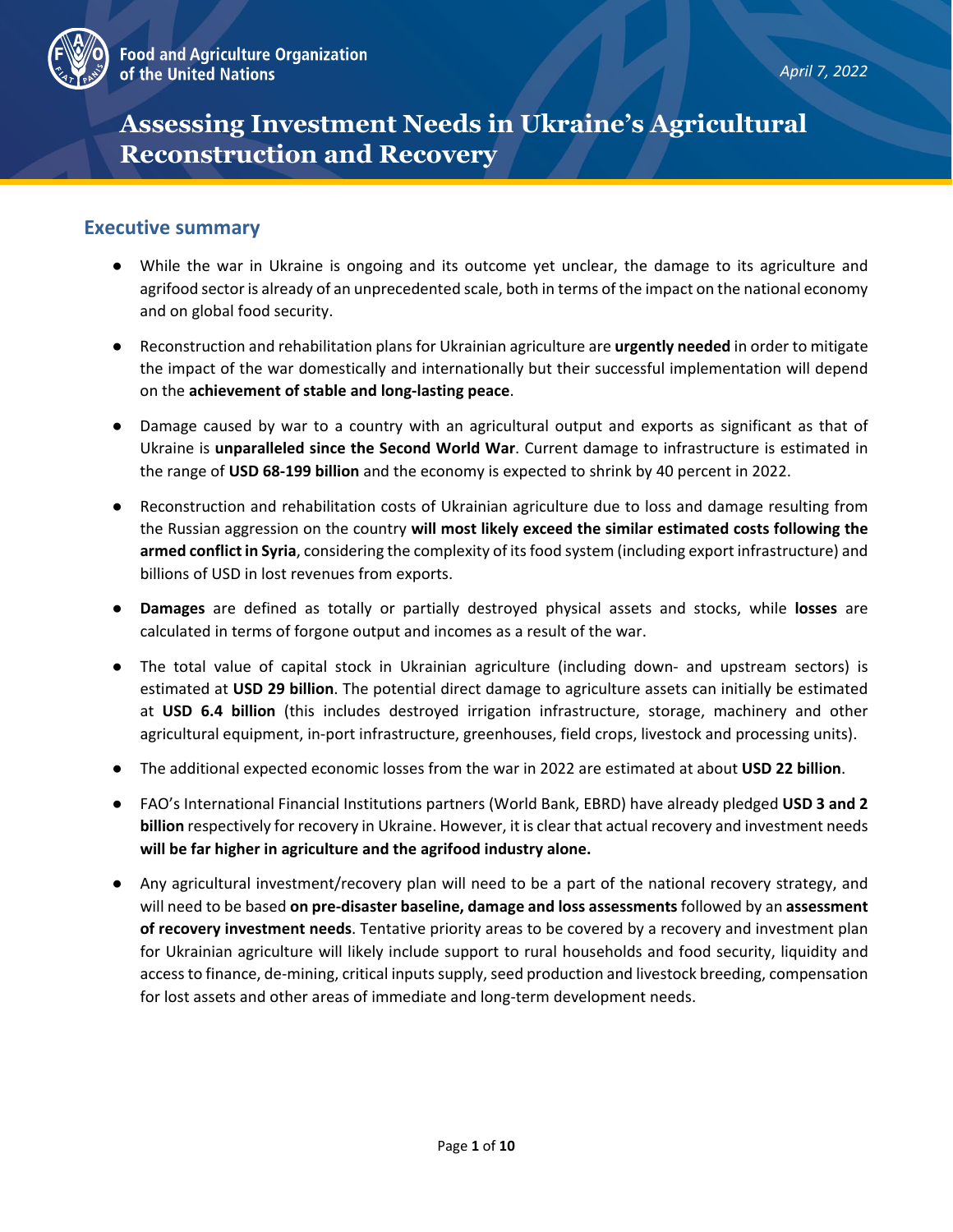## **Setting the scene**

While the military outcome of Russia's Federation invasion of Ukraine which started on 24 February 2022 is yet unclear, it is becoming evident that the political and economic implications, not only for Ukraine but for the whole world, are already enormous and will be long-lasting. Globally, the food security of hundreds of millions of people in a large number of low-income grain-importing countries is threatened. Ukraine has been an increasingly important global supplier of grains and vegetable oils, which is now at high risk and facing uncertainties in keeping up with this role due to the unfolding war. Locally, agriculture has been a backbone of Ukraine's economy, generating 20-22% of the country's GDP (if up- and downstream sectors are accounted for) and more than 40% of total export revenues. Therefore, the unfolding war is expected to have a far-reaching crack-down effect on Ukraine's economic growth and global food security. The damage to the country's infrastructure has already exceeded an unprecedented scale of more than **USD 68[1](#page-1-0) -119 bn** and the economy is expected **to shrink by as much as 40%[2](#page-1-1) in 2022**.

Reconstruction and investment plans for agriculture would be critically important to mitigate the scale of war effects at local and global levels. However, any plan will depend on long-lasting peace. It is clear that investment will not flow under uncertainties on the control of sovereign territory, access to ports and markets, market infrastructure, domestic consumption based on the return of refugees and internally displaced people, the resumption of usual business activities and many other conditions.

Investment needs in agriculture rehabilitation and recovery will also need to be integrated in the national economy reconstruction plans and strategies that, amongst others, include physical infrastructure, transportation, housing, industry and other areas outside of FAO's direct mandate.

## **Major reconstruction plans: a historical reference**

Since the Second World War, there is no comparable precedent of a country at war, whose agricultural sector is of a global significance similar to that of Ukraine. This is due to the facts that Ukrainian agriculture plays a key role in (i) the country's economy (20-22% of GDP, including upstream and downstream, and 40% of exports revenues) and (ii) as a major exporter of staple crops such as wheat, maize and oilseeds, which have a vital function in ensuring the food security of millions across the globe. The effects of the ongoing war in Ukraine are thus of an unprecedented scale not only with respect to the country's own economy, but also to global food security. The latter is further compounded by the reduction of export of the same commodities from Russia, as well as by the increase in oil and fertilizer prices.

This suggests that reconstruction and recovery efforts in Ukraine – especially with respect to the agrifood sector – will also be of an unprecedented scale. Estimates of damages and losses and related reconstruction efforts due to armed conflicts in the last decades provide some possible comparisons.

For the first three years (1996-1999) after the war in Bosnia and Herzegovina, international donors collected USD 5.1 billion (equivalent to about 9.2 billion current USD) for the country's reconstruction. However, agriculture played a relatively limited role in the local economy at the time. Direct damages due to the bombing of Yugoslavia

<span id="page-1-0"></span><sup>1</sup> https://www.wsj.com/livecoverage/russia-ukraine-latest-news-2022-03-25/card/ukraine-suffers-63-billion-worth-ofinfrastructure-damage-m2M06JsDdaao2gSMyZ1S

<span id="page-1-1"></span><sup>2</sup> https://www.dw.com/uk/richne-padinnia-ekonomiky-ukrainy-mozhe-siahnuty-40-vidsotkiv-minekonomiky/a-61340071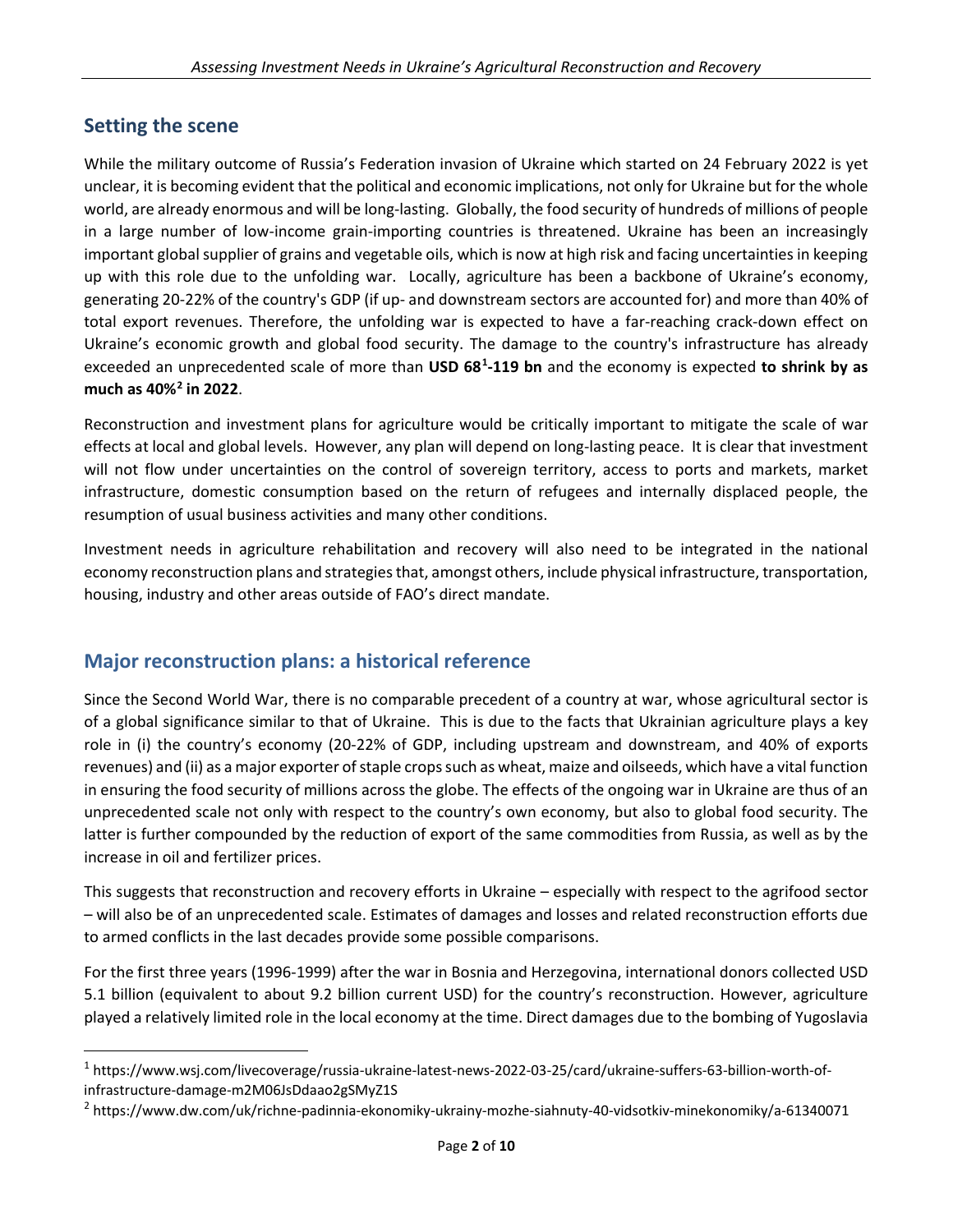in 1999, in turn, were estimated at USD 3.8 billion while total damages and losses in 2006 were estimated at USD 29.6 billion (including indirect economic damage, loss of human capital, and loss of GDP). Although agriculture was significant to the country's economy, contributing 18% to GDP in 1999, the value which it generated in absolute terms (USD 2.4 billion) was much lower than in today's Ukraine.

Damages and losses in agriculture due to the conflict in Syria might provide a more relevant comparison. In 2011, the agricultural GDP of the country was close to USD 49 billion, accounting for 20% of total GDP (USD 252 billion). In 2017, FAO estimated the overall financial cost of damage and loss in the agricultural sector over the 2011–2016 period at about USD 16 billion, which is equivalent to more than one third of Syria's GDP in 2016. This being said, it is very likely that the loss and damage that Ukrainian agriculture and the country's agrifood sector are currently undergoing will be of a much larger scale, considering the country's significance as an exporter, the complexity of its food system and export infrastructure which is being affected and the resulting loss of revenues from exports (according to FAOSTAT, Syria's total agricultural products exports in 2010 amounted to USD 2.55 billion, compared to USD 22 billion in the case of Ukraine in 2020).

# **Scale of agricultural damages and losses**

This note largely follows the FAO methodology on defining and calculating agricultural damages and losses<sup>[3](#page-2-0)</sup>, including the following definition of damages and losses:

- **Damages** refer to the replacement/repair cost of totally or partially destroyed physical assets and stocks in the areas affected by war. At this preliminary stage we rely on a publicly available formation on capital stocks by sectors as a proxy to be used in damages calculations;
- **Losses** are calculated in terms of the changes in economic flows arising from the war, including forgone output and income.

Damages and losses are considered along the entire food supply chain, i.e. agriculture and down- and upstream sectors (agricultural inputs supplies, processing and trade).

**Key assumptions.** At this early stage, the calculations in this note are rather preliminary and are based on the publicly available information of capital stocks and maps with respect to the territories that directly suffer losses and destruction (e.g. primarily temporarily occupied territories of Ukraine and fighting areas see the Annex for more details). Clearly, multiple shellings of territories that are not occupied also damaged agricultural infrastructure and supply chains. Nevertheless, it is difficult to evaluate the scale of damages without additional information and assessments. It is estimated that up to 20% of the territory (farmland) of Ukraine may be currently affected, or about 4-5 mln ha of farmland. In particular the regions and corresponding affected areas of active military activities are the following: Kyiv region  $\sim$  25%, Zhytomyr region  $\sim$  10%, Chernihiv region  $\sim$  50%, Sumy region ~ 70%, Kharkiv region ~ 20%, Kherson region ~ 100%, Zaporizhzhia region ~ 50%, in addition to the Donetsk and Luhansk regions which have been affected by war since 2014.

As a next step we used information on registration of a total of 56.3 thousand enterprises in agriculture, food processing, warehouses and wholesale enterprises in the agri-industrial sector to spatially identify and classify the

<span id="page-2-0"></span><sup>&</sup>lt;sup>3</sup> FAO (2022). Unpublished report on Current FAO emergency assessment work in Ukraine and explanation of Damage and Loss methodology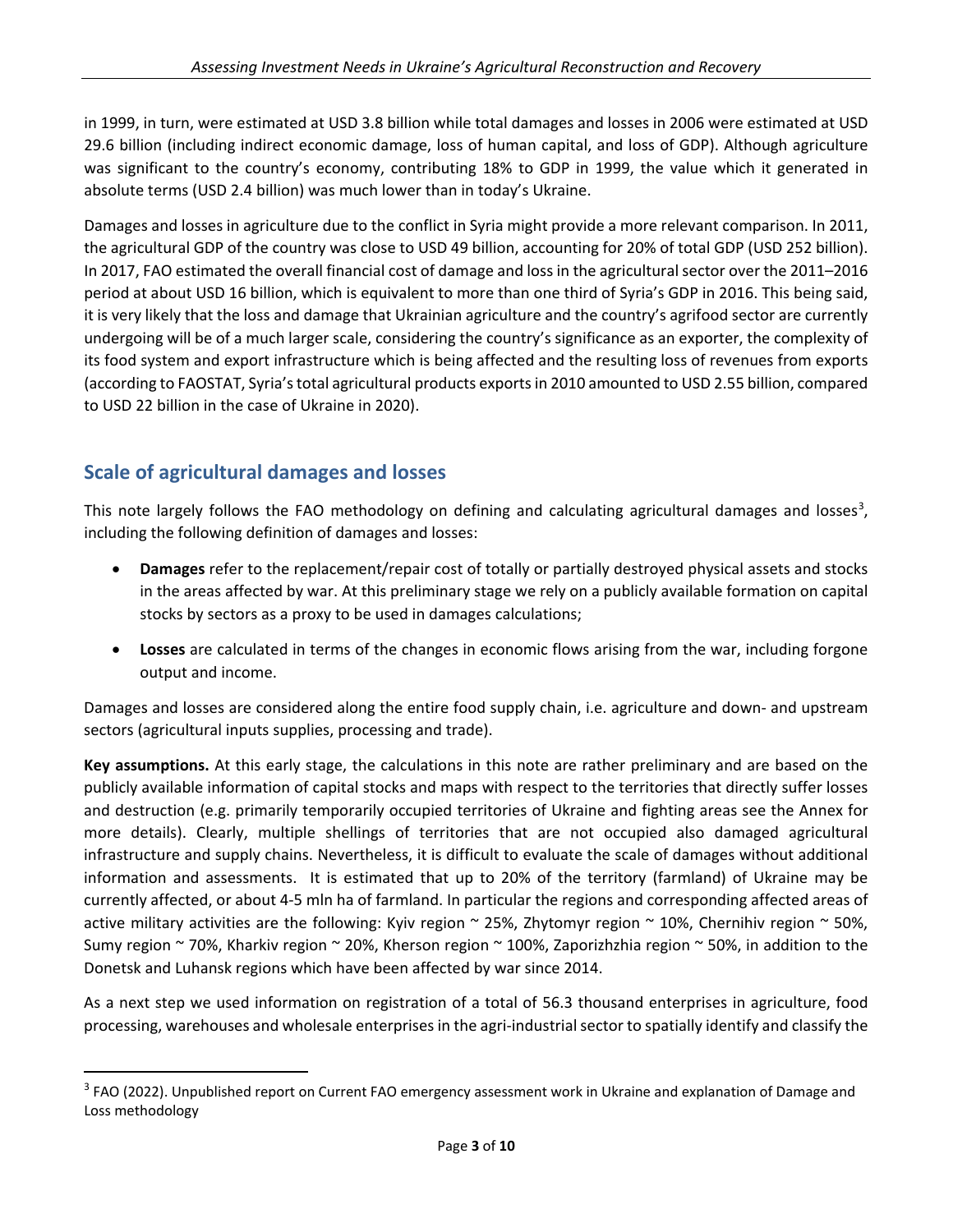enterprises as potentially affected by the war. **Overall, 10.5 thousand or 18.6% of all enterprises were identified as located in the regions immediately affected by fighting in Ukraine** (see Table 1 in the Annex). As about 40% of agricultural output in Ukraine is produced by unregistered small farms<sup>[4](#page-3-0)</sup> that are missing from the official registers, we further adjusted total agricultural output by a corresponding adjustment factor. It is difficult to undertake a similar adjustment for a capital stock of unregistered smallholder farms.

#### **A. Damages**

Potential estimated agricultural supply chain damages are currently estimated **to be about USD 6.3 bn.** This could be considered as a conservative estimate of possible estimated damages, as it does not include capital stock of informal smallholders located in war-affected regions<sup>[5](#page-3-1)</sup>.

#### **B. Losses**

Forgone output and incomes due to the war could be estimated using different approaches and tested for consistency. Building upon the approach above, which takes into account spatial heterogeneity of the areas affected across the regions, the expected output loss (in 2020 prices) amounts to **USD 12 bn**, including agriculture alone at about **USD 6.5 bn or 20% of total agricultural output in 2020.** This could be adjusted for agri-food output and price growth in 2021 (21.85% <sup>6</sup>and 14.4%<sup>[7](#page-3-3)</sup> respectively), the estimated losses amount to **USD 16.7 bn.** In 2022 prices that are believed to be more than 30% higher than in 2021 and assuming no increase after a record 2021 harvest, estimated output losses could reach **USD 22 bn** in 2022.

Ukraine's GDP was USD 200.2 bln in 2021 and the aggregated contribution of agriculture was estimated at 22% or USD 44 bln. Projected real growth in 2022 was expected to be at 3.4% and inflation at 5%<sup>[8](#page-3-4)</sup>, i.e. 2022 GDP should have been about USD 217.14 bln and agri-food GDP about USD 47.8 bln. The IMF projects Ukraine's economy to shrink by 10%, but the recession can be at 25-35%<sup>[9](#page-3-5)</sup> if the war continues longer throughout the year<sup>[10](#page-3-6)</sup>. EBRD expects Ukraine's GDP to drop by 20% in 2022[11.](#page-3-7) This means **USD 4.4** to **15 bn** of income losses for agriculture and

<span id="page-3-2"></span><sup>6</sup>2021 food prices index from the World Bank Commodity market outlook

https://www.worldbank.org/en/research/commodity-markets 7

<span id="page-3-0"></span><sup>&</sup>lt;sup>4</sup> Nivievskyi, O., Iavorskyi, P., and Donchenko, O. (2021). Assessing the role of small farmers and households in agriculture and the rural economy and measures to support their sustainable development. A study commissioned by the EU SAFPI Project https://kse.ua/wp-content/uploads/2021/02/KSE-Smallholders.pdf

<span id="page-3-1"></span><sup>5</sup> While about five million rural households (those that reside in rural areas and own land) accounted for 37% of agricultural output in 2020, the estimates of their agricultural assets/capital are not readily available. The latest available estimates from the State Statistics Service of Ukraine (2017) suggested that 19% of rural households owned agricultural machinery, 10% had machinery sheds and 59% had farm buildings with a substantial variation between the regions. The estimates of damage and losses in this important farm category would need to be made separately at a later stage.

<span id="page-3-3"></span><sup>&</sup>lt;sup>7</sup>Ukrstat

<span id="page-3-4"></span><sup>8</sup> https://bank.gov.ua/ua/news/all/u-2022-rotsi-zrostannya-ekonomiki-prishvidshitsya-do-34-inflyatsiya-spovilnitsya-do-77 ta-povernetsya-do-tsili-5-u-2023-rotsi--inflyatsiyniy-zvit

<span id="page-3-5"></span><sup>9</sup> https://www.reuters.com/world/europe/ukraine-economy-could-shrink-by-third-due-russia-invasion-imf-report-says-2022-03-14/

<span id="page-3-6"></span><sup>&</sup>lt;sup>10</sup> the Ministry of Economy expects a 40% reduction of GDP

<span id="page-3-7"></span><sup>11</sup> https://www.ebrd.com/news/2022/ebrd-sees-war-on-ukraine-causing-major-growth-slowdown.html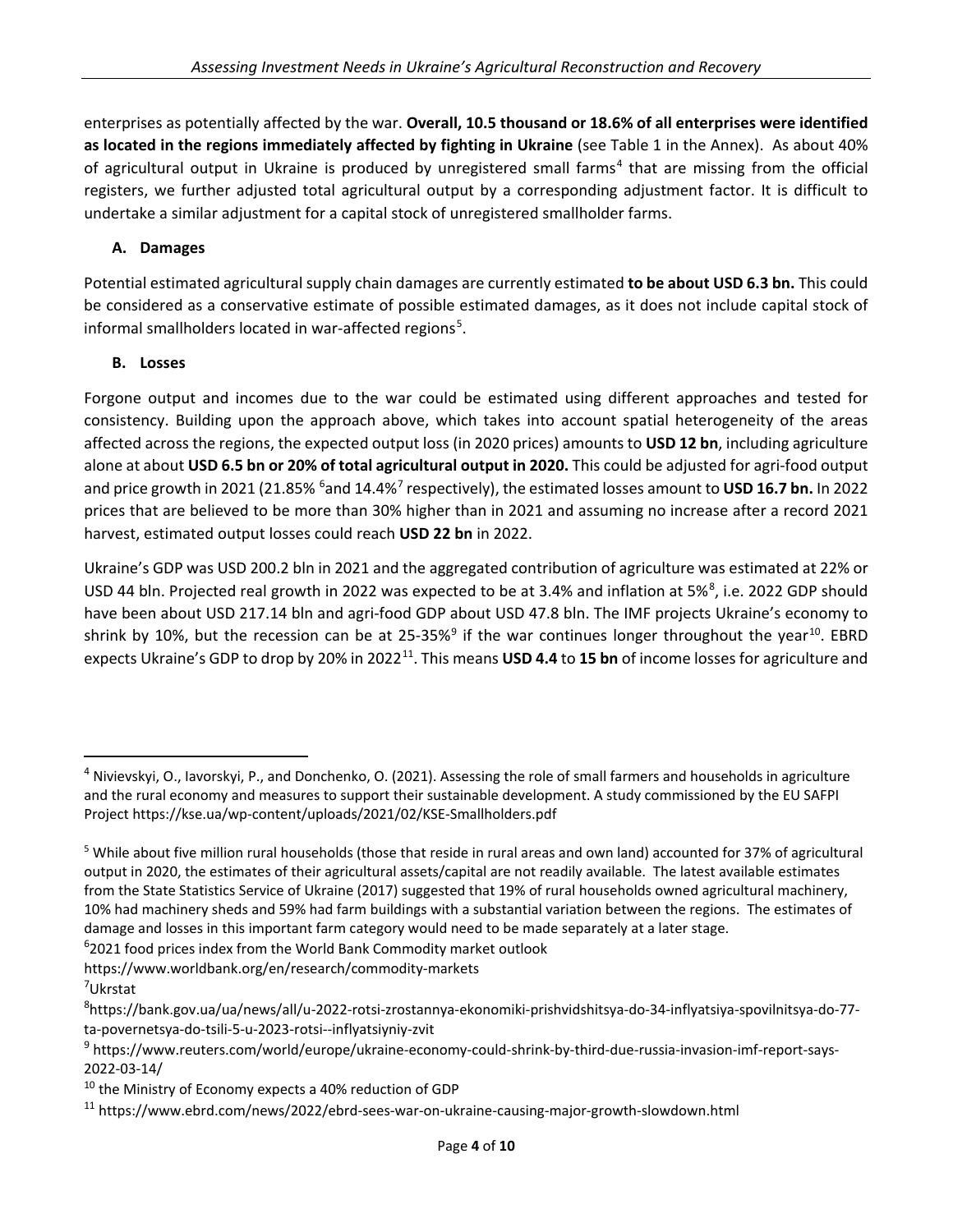related sectors (assuming 10 and 30% GDP losses, correspondingly) which is consistent with the expected revenue losses indicated above[12](#page-4-0).

## **Agricultural investment: status prior to invasion**

Following the annexation of Crimea by the Russian Federation and the war in Donetsk and Luhansk regions in 2014 and a sharp depreciation of the national currency that have reduced the net value of Ukraine's agricultural capital stocks[13](#page-4-1) **by an estimated USD 16.9 billion** from **USD 38 billion in 2013 to USD 21.1 billion in 2016 (or 44%)**  based on FAO estimates of agricultural, forestry and fisheries capital stocks (graph on the left). However, as the country continued to realise its comparative advantage, exporting cereals, vegetable oil and other products, farmers continued to invest. The value of gross fixed capital formed in agriculture, forestry and fisheries (an indicator often used to describe physical investment flows) increased, and as of 2020, the net value of agricultural capital in Ukraine was estimated at nearly USD 27 billion (left graph below) with investment steadily increasing from USD 1.3 billion in 2015 to USD 1.8 billion in 2020 (right graph below).



*Source: FAO Stat*

Commercial/corporate farms have been mostly investing in modern agricultural machinery, precision farming technologies, better livestock and poultry technologies while smaller farmers have invested in vegetable production, including modern greenhouses, fruit, in-field irrigation, livestock and other activities. It is very likely that the estimates above underestimate investment made by rural households and small family farmers as they are largely part of the informal economy.

<span id="page-4-0"></span> $12$  i.e. value added is lower than revenues

<span id="page-4-1"></span> $13$  Net capital stocks correspond to the value of gross capital stock minus depreciation <https://www.fao.org/3/cb1080en/CB1080EN.pdf>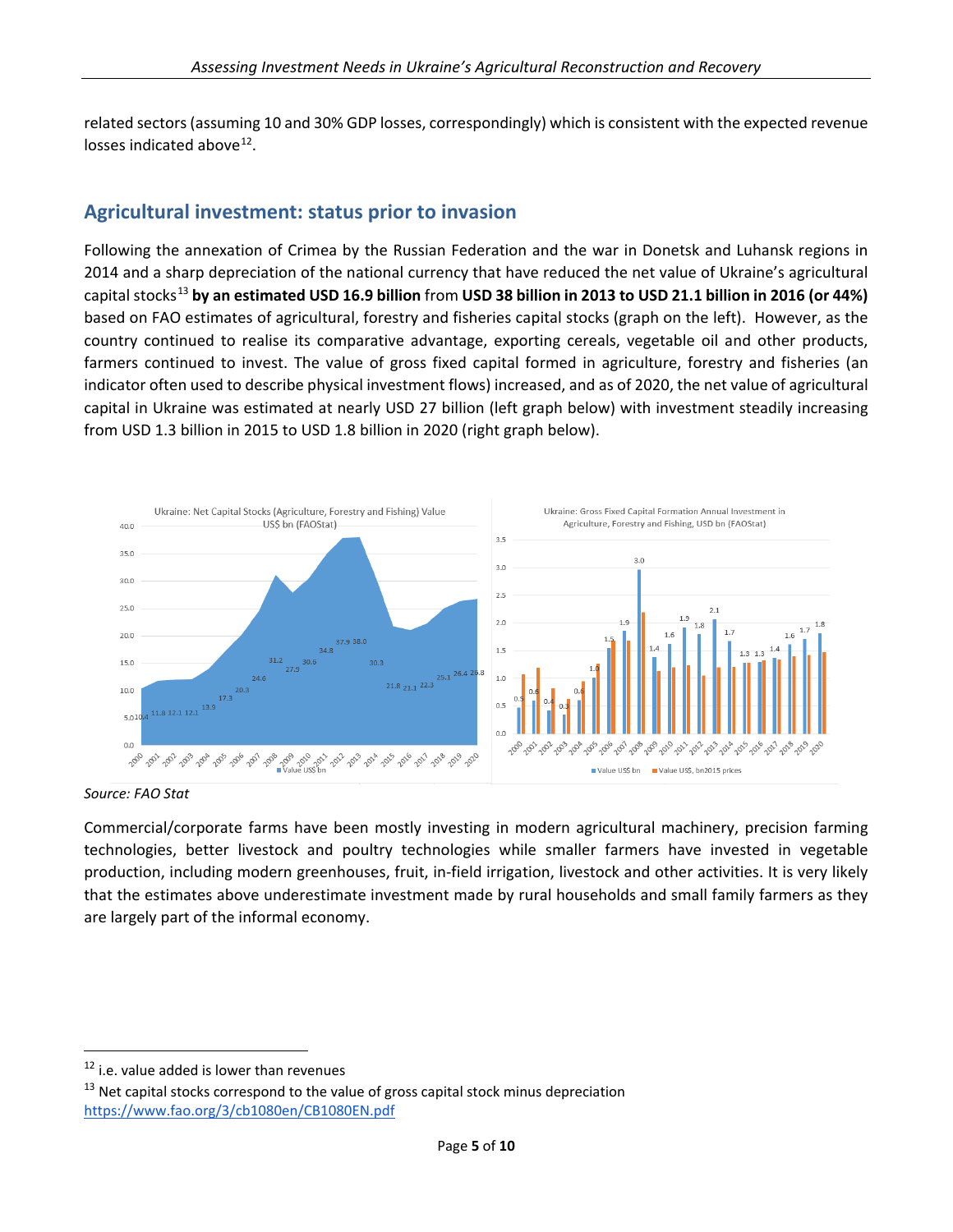## **Cases and examples of damage**

Information on specific cases of damage to agricultural, food production, storage and market infrastructure is not yet complete and requires verification. This section provides a summary of publicly available information with limited verification conducted through agro-industry associations in Ukraine. The damage reported so far has been wide-ranging from the entire food supply chain: inputs and machinery supply, production, storage, distributions and food retail:

- damage and theft of agricultural machinery, equipment (tractors, sprayers, combine harvesters, trucks, etc.) and greenhouses, including damage from mines to agricultural machinery and operators;
- loss of dairy and swine animals due to indiscriminate shelling and/or deliberate killing;
- damage to agricultural research facilities in Southern Ukraine;
- damage to six grain silos;
- theft of grain loaded for exports from the port of Berdyansk,
- damage to vessels waiting to be loaded with grain
- destroyed food warehouses with poultry meat, meat and vegetables;
- damaged, suspended or limited production at about 16 meat processing facilities ( Kyiv, Kharkiv, Donetsk, Chernihiv); 6 oilseed crushing plants (Kharkiv, Donetsk, Zaporizhia, Kherson); 12 bakeries (Chernihiv, Sumy, Kharkiv, Zaporizhia, Luhansk, Donetsk); 6 flour millers (Chernihiv, Kharkiv, Kherson, Kyiv), 3 milk processors (Sumy, Chernihiv, Kyiv) and 6 confectionery producers (Kyiv, Sumy, Kharkiv)
- numerous destroyed and looted food retail stores in all war-affected area that belong to all major retail chains and independent store operators.

A thorough damage assessment review will need to be conducted using FAO methodology for an accurate damage estimate.

## **Agricultural investment/recovery plans: approach and main components**

FAO will work closely with its investment and financial partners, such as the World Bank and the European Bank for Reconstruction and Development that have already pledged USD 3 and 2 billion for the recovery of Ukraine. However it is clear that actual recovery and investment needs will be much higher than this initial commitments in agriculture and the agrifood industry alone.

Any agricultural investment/recovery plan will need to be a part of the national recovery strategy, and will need to be based on a well-defined pre-war baseline, damage and loss assessments followed by an assessment of recovery needs and required respective investment. It will also include short and medium terms goals and priority areas.

While it is early to consider developing investment plans, considering the extent of the war and its impact on a complex food system such as the one in Ukraine, a post-war recovery plan for Ukrainian agriculture will likely include the following main components: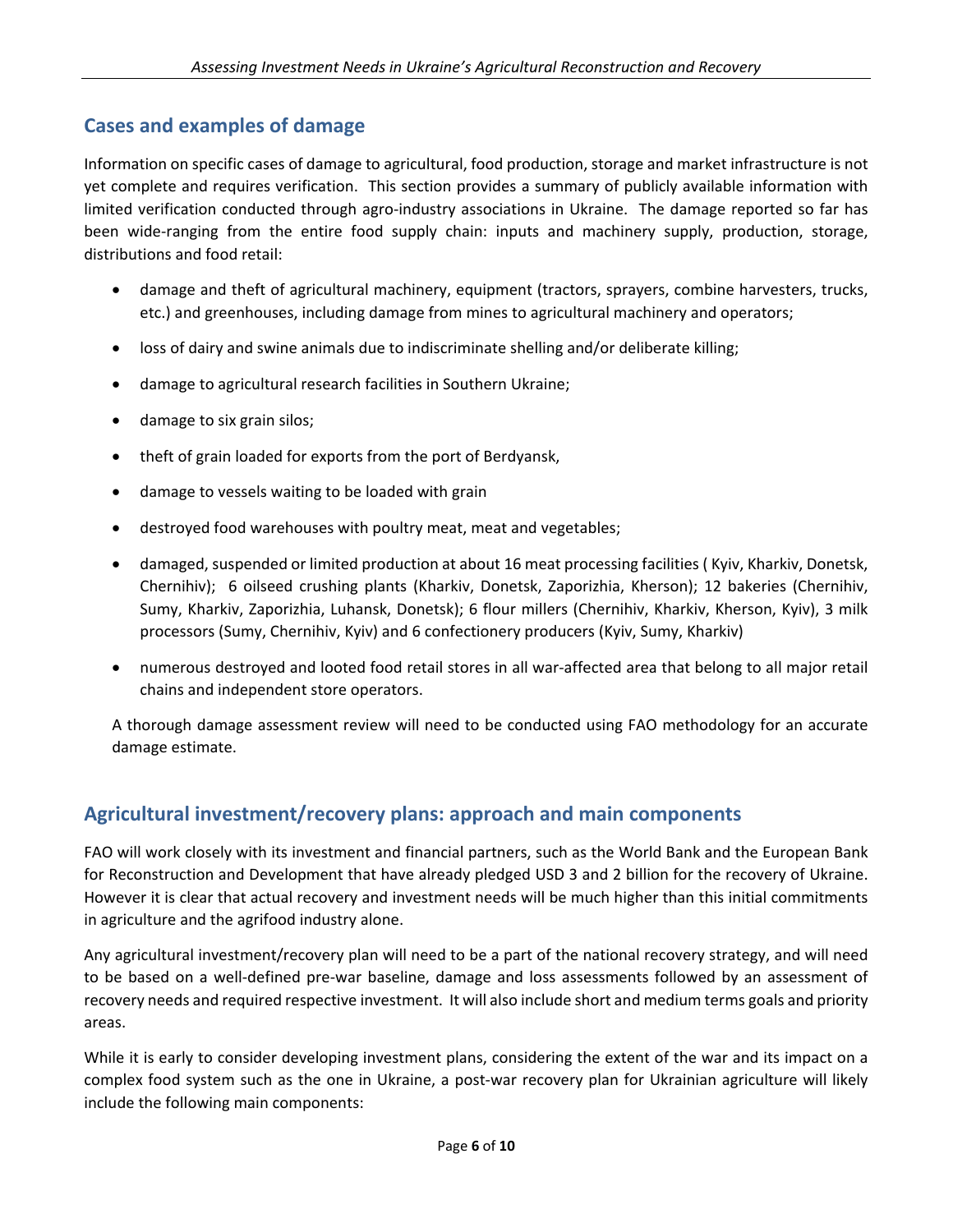**Support to rural household, incomes and food security.** Support efforts will need to be aimed at supporting food supply and demand. On the supply and farmers' income side, currently, about 12,000 hectares of summer greenhouses in Southern Ukraine are under the occupied territories in Kherson, Zaporizhzhia and Donetsk regions and therefore putting at risk an estimated USD 100 million from the sale of early spring vegetables due to broken logistics chains and the inability of small farmers and households to sell products. These farmers will likely experience issues with irrigation for all crops and face issues with the production of and sale of onions (about half of Ukraine's production of onions worth 80-100 million dollars in wholesale prices) as well as of high-value crops like grapes, peaches and apricots. Smallholder farmers will most likely require investment/ matching grants support and/or agricultural input packages (seeds, fertilizers, breeding animals/poultry).

On the demand side, according to official Ukrainian statistics, an average household **spent a considerably high 49%** of income on food with meat, bread and dairy products constituting the bulk of expenses in 2020. Considering sharp drop in consumer incomes, reduced consumption based due to the outflow of refugees, it will be critically important to support consumers through targeted social programmes, food assistance programmes, local procurement and school meal programmes.

# **Supporting liquidity of farmers and access to finance**

The Ukrainian commercial farmers are often heavily indebted to input suppliers or banks. Consequently, most credit is extended as seasonal loans and is commonly reserved for the purchase of inputs. Due to the disruption of agri-food exports (blockade of ports, licensing or export bans on certain products) and domestic supply chains, farmers cannot sell their stocks in order to finance the 2022 planting and repay their loans.

Three main export-oriented crops: wheat, maize and sunflower seed accounted for 57% of Ukraine's crop output by value. Before the war, about 9.5 mln tons of maize, 6 mln tonnes of sunflower and 4.5 mln tonnes of wheat were held as stocks in Ukraine with an estimated value of USD 8.3 billion, out of which 60% **(nearly USD 5 billion)** were held by commercial farms. This is equivalent to operating capital needs (complete spring crop planting, harvesting and rent) of roughly 8 million hectares in 2022. Without being able to sell stocks, farmers will face liquidity issues.

Financial institutions may also not be willing to extend loans to farmers as financing agriculture is often perceived as risky: commercial interest rates on UAH or USD denominated loans were often about 2% higher than average rates for other sectors before the war based on the National Bank of Ukraine's data. Thus, partial credit guarantees (for commercial farms) or marching grants (for small farms and households) may be an important tool for de-risking credit extended to agriculture.

**De-mining.** According to the United Nations Office for the Coordination of Humanitarian Affairs 'Ukraine is one of the most mined countries in the world' following the conflict in Eastern Ukraine in 2014. The most recent estimates of the Ukrainian Deminers Association suggest that close to 83,000 square km might currently be contaminated by different types of landmines. While it is not clear how much of this area is agricultural land, and what is the exact size of the area actually contaminated (as opposed to being suspected or under risk), the sheer size of the contaminated area suggests that the time and costs of demining will be of an extremely large scale. The cost of mine clearance in Kuwait in the 1990s was USD 961,538 per square kilometre (USD 700 million for a total of 728Km²). More recent experience from Croatia puts the cost of demining 1 sq km of land at around EUR 1.25 (USD 1.37). In turn, the cost of destroying one stockpiled anti-personnel mine was estimated at EUR 0.56 (USD 0.61). In 1996, according to the United Nations Mine Action Centre (now UN Mine Action Service), around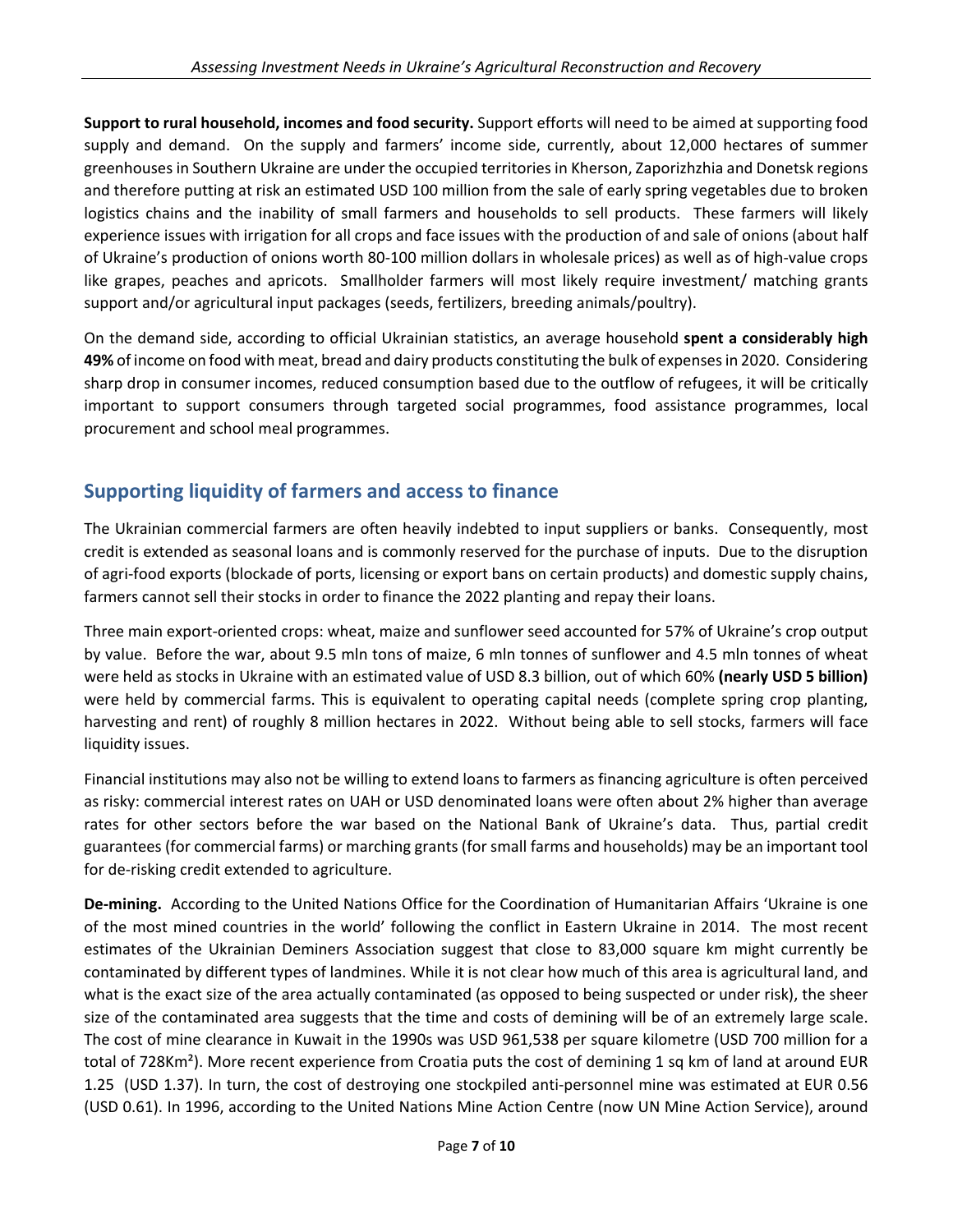13,000 sq km of land were considered "suspected hazardous area" . Croatia has spent approximately EUR 450 million (USD 493 million) on demining since 1998, when the process was taken over by private contractors coordinated by the Croatian Mine Action Centre. The cost to complete the demining is estimated at EUR 500 million (USD 550 million) or more. **Considering these costs, the demining effort in Ukraine could cost several billion USD and possibly over USD 10 billion.** 

# **Support to critical inputs supply, national seed production and livestock breeding**

Due to supply chain disruptions or physical damage to seed and breeding facilities, farmers may experience issues in procuring critical inputs (as some suppliers may leave the market), seeds or breeding livestock and poultry. Verified reports already suggest substantial damage, looting and consequent closure of the Institute of Irrigated Agriculture of the National Academy of Agricultural Sciences near Kherson, an important producer of field, forage crop seeds, potato, tomato and other seeds in Southern Ukraine.

# **Compensation for lost assets**

As farmers and agribusiness owners in Ukraine often lack insurance on their assets or the latter does not cover war-related risks, compensation for damages to production facilities or lost incomes may be an important tool to support their operation.

#### **Support to export market access**

Ukraine's agriculture is export-oriented and any intermediate loss of traditional markets in Asia, Middle East and Africa would need to be promptly compensated, most likely with respect to a deeper market integration and more free trade with the EU and other Western countries, Turkey and new free trade agreements.

#### Targeted support to

(i) rural roads and railway transportation of food and

(ii) skills building/training of farmers and food industry employees would most likely be needed in long-term considering that 151 300 farmers/food system employees have directly been affected by the war/moved and may not return to their pre-war places of work.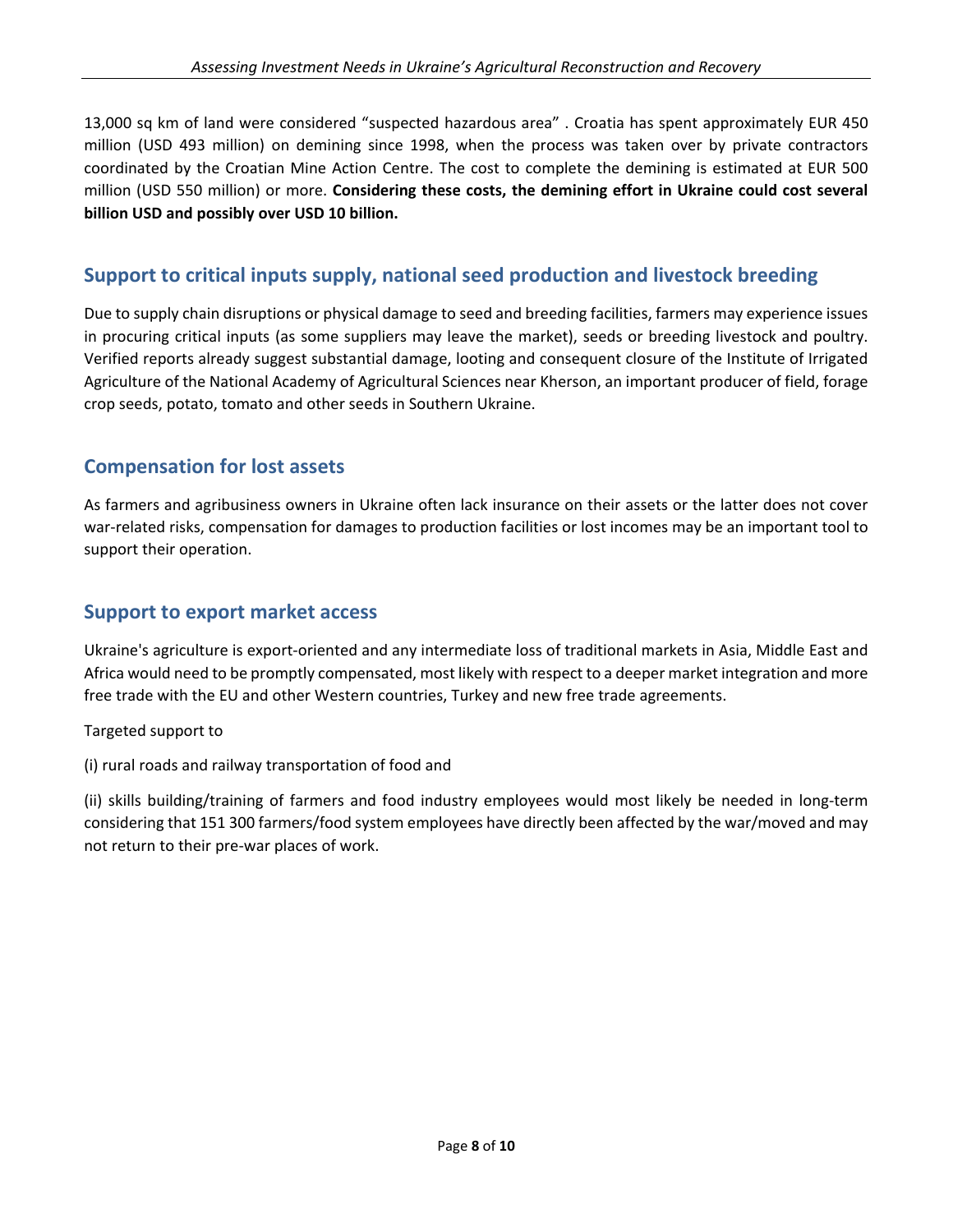#### **Annex**

## **Methodological approach**

- *1. Assessing damage to agriculture, forestry and fisheries.* Agriculture, forestry and fisheries sector accounts for 11% of Ukraine's gross value added by the type of economy (2020). Based on the recently available information, we can assume damage to **fixed/capital assets in the following regions of Ukraine that have suffered from Russian aggression** in proportion to estimated size of the territory affected: in Zhytomyr, Kyiv, Chernihiv, Sumy, Kharkiv, Luhansk, Donetsk, Zaporizhzhya, Kherson, and Mykolayiv – see map on the right.
- *2.* Assessing damage to food and processing industry. Food processing industry accounts for about 4% of Ukraine's GDP value added.
- *3.* Assessing damage to wholesale and retail trade.
- *4.* Assessing economic losses to agriculture country-wide because of lack of exports. Value addition in Ukraine's agriculture has been recently export oriented and driven; therefore, loss of

exports is a major loss for the Ukrainian farmers which reduces their liquidity, ability to repay loans and reinvest.

*5.* Assessing economic damage due to lack of consumer base – refugees and IDPs - to be done at a later stage.

|                     | Capital stock | Output in 2020 | # of enterprises | <b>Employed</b> |
|---------------------|---------------|----------------|------------------|-----------------|
| <b>Beverages</b>    | 14.1%         | 15.2%          | 14.5%            | 13.8%           |
| Food processing     | 9.0%          | 9.1%           | 14.7%            | 11.5%           |
| primary agriculture | 18.5%         | 18.0%          | 20.1%            | 19.6%           |
| warehouses          | 22.9%         | 23.3%          | 19.5%            | 19.9%           |
| agri-food wholesale | 18.0%         | 9.9%           | 14.2%            | 12.9%           |
| Total               | 16.5%         | 12.3%          | 18.6%            | 16.0%           |

Table 1. Share of enterprises in war-affected regions (as of 4 April 2022), % of Ukraine total

*Source: own estimates based on the enterprise data/registers*